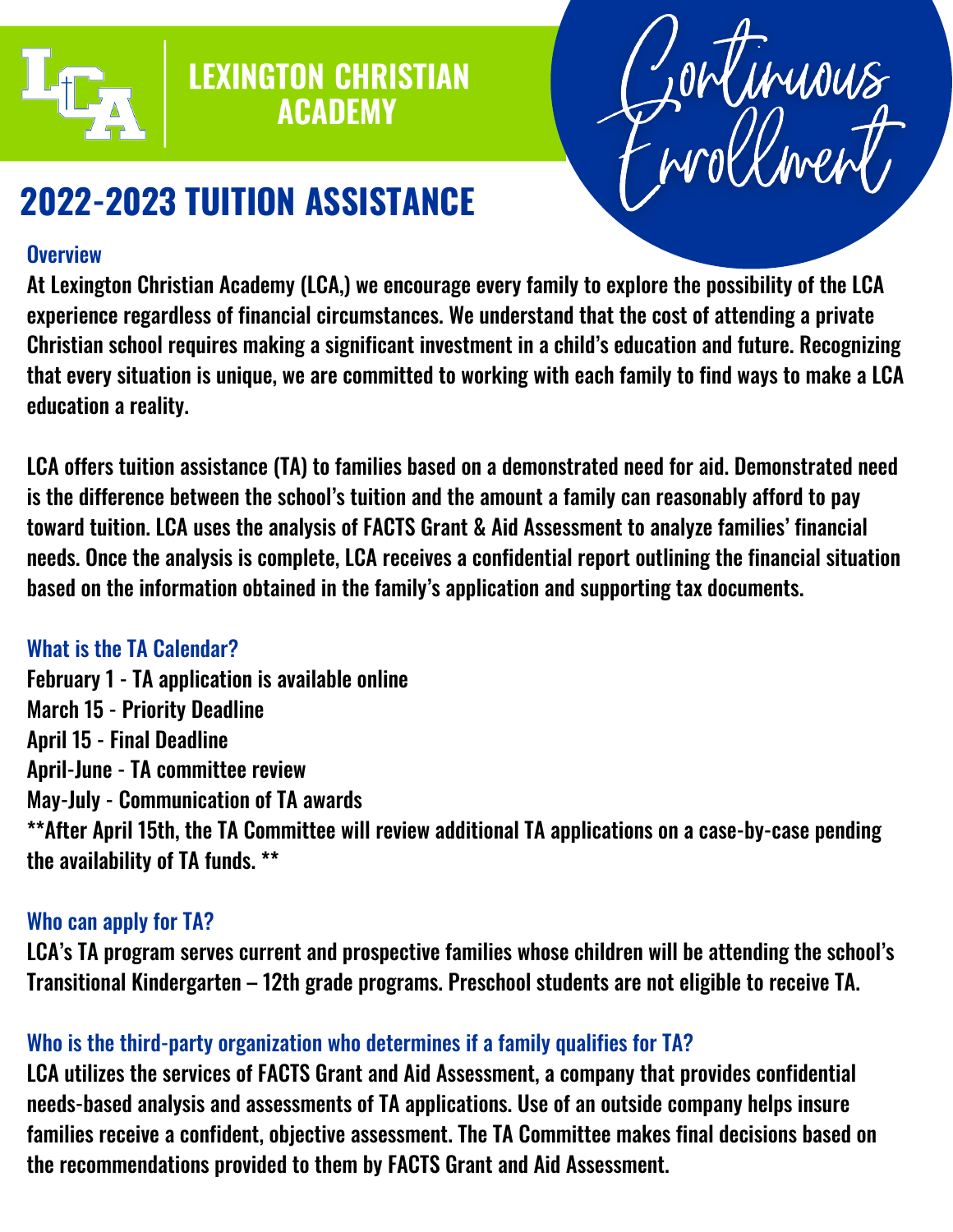Is there an income requirement (e.g., family's income must be less than \$40,000)? No. All families, regardless of income level, are eligible to apply for consideration.

#### How to apply?

Families can access the online application by visiting the FACTS Grant & Aid Assessment site or logging into LCA's FACTS FAMILY (via the school's website.)

FACTS Grant & Aid: https://factsmgt.com/financial-management/grant-and-aid-assessment/ LCA FACTS FAMILY: https://logins2.renweb.com/logins/ParentsWeb-Login.aspx

# ITEMS OR INFORMATION TO GATHER IN ORDER TO COMPLETE YOUR FAMILY'S ONLINE APPLICATION.

### 1. Student Information

(You will enter information for all TK-12th grade students attending Lexington Christian Academy for the 2022-2023 school year.)

- Student Social Security Number
- Student Date of Birth
- How much your ability to pay tuition for each student annually
- Amount of tuition support outside of child support custodial required of non-custodial parent.

2. Adjusted Gross Income for applicant and/or co-applicant from most recent federal income tax return.

- 3. Nontaxable Income Amount received & frequency of:
- Child Support
- Temporary assistance for needy families (TANF)
- Welfare
- Supplemental Nutrition Assistance Program (SNAP)
- Tuition Support from friends/relatives/employers
- Workers' Compensation
- Housing Allowance (Military, Religious, Parsonage, etc)
- Tax-Exempt Interest
- Social Security (For all household members)
- Any other Nontaxable income received

### 4. If applicable, reasons why you expect a decrease in income